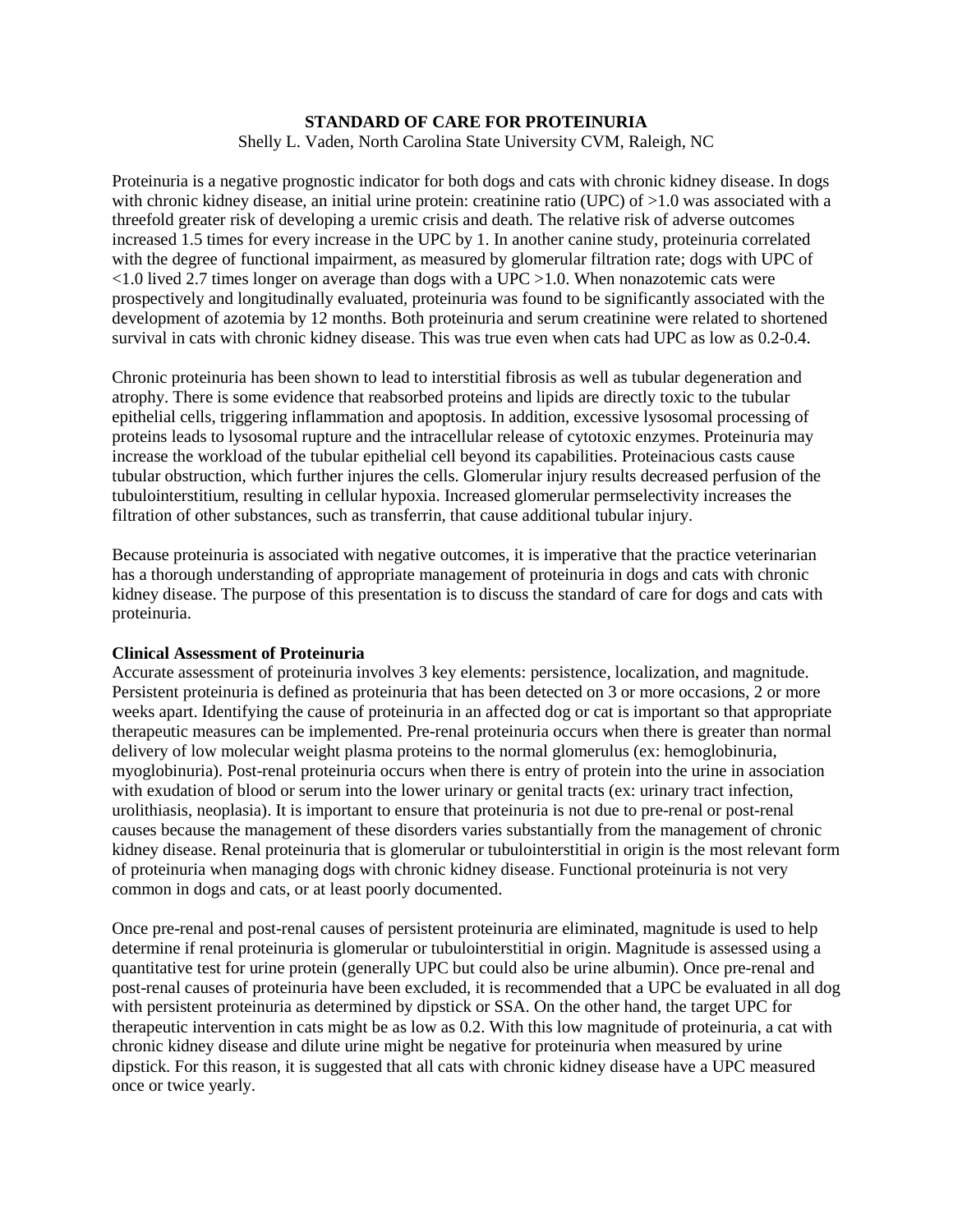The International Renal Interest Society (IRIS) has recommended substaging dogs and cats with chronic kidney disease on the basis of their UPC (Table 1). Dogs that have renal proteinuria and a UPC  $\geq$ 2.0 usually have glomerular disease, whereas dogs with UPC <2.0 might have either glomerular disease or tubulointerstitial disease. Glomerular diseases occur less commonly in cats but should be suspected when the UPC is ≥1. Concurrent hypoalbuminuria is added evidence that glomerular disease is present.

# **Inhibition of RAAS to Manage Proteinuria**

Because hemodynamic forces influence the transglomerular movement of proteins, it follows that altering renal hemodynamics would be effective in reducing proteinuria. The renin-angiotensin-aldosterone system (RAAS) has been the major target system for this approach to reducing proteinuria. Agents that target RAAS include the angiotensin converting enzyme inhibitors (ACEi), angiotensin receptor blockers (ARB), and aldosterone receptor antagonists (Table 2). All RAAS inhibitors have antihypertensive effects although most of them only minimally reduce blood pressure (i.e., 10-15%). These drugs likely reduce proteinuria by several mechanisms in addition to the expected decrease in glomerular capillary hypertension. Likewise, the reduction in proteinuria is greater than would be expected on the basis of their antihypertensive effects alone. RAAS inhibition is considered a standard of care in dogs and cats with renal proteinuria where the UPC is > 0.5-1 and >0.2-0.4 respectively. The inhibitors of RAAS reduce proteinuria in populations of animals but the effect in individual animals might vary. It may take trial and error with different drugs or combinations of drugs before the target antiproteinuric effect is achieved; some animals may never achieve target reductions.

The UPC, urinalysis, systemic blood pressure and serum albumin, creatinine and potassium concentrations (in fasting samples) should be monitored at least quarterly in all animals being treated for proteinuric renal disease. However, those that are having new drugs introduced or dosage modifications being made for drugs already being administered should be monitored more frequently. One to 2 weeks after an ACEi or ARB is added or changed, the UPC, serum creatinine, serum potassium and systemic blood pressure should be evaluated to verify that the recent change in therapy has not resulted in a severe worsening of renal function (i.e., >30% increase in serum creatinine), a concerning increase in serum potassium concentrations, or hypotension (an unlikely occurrence with these drugs).

Day-to-day variations in the UPC occur in most dogs with glomerular proteinuria, with greater variation occurring in dogs with UPC >4. Changes in urine protein content are most accurately measured by assessing trends in the UPC over time. Because there is greater day-to-day variation in dogs with UPC >4, consideration should be given to either averaging 2-3 serial UPC or measuring a UPC in urine that has been pooled from 2-3 collections.

An ACEi is the initial therapy in most dogs and cats with proteinuria, with the typical starting dosage of 0.5 mg/kg q24h. However, the ARB telmisartan may soon become a reasonable alternative for an initial agent. In dogs, the ideal therapeutic target is a reduction in the UPC to  $\leq 1$  without inappropriate worsening of renal function. Because this ideal target is not achieved in most dogs, a reduction in UPC of 50% or greater is often the target. The degree to which worsening of renal function is tolerated will in part depend upon the stage of CKD the dog is in. Dogs with stage 1 and 2 CKD can have an increase in serum creatinine of up to 30% without modifying therapy. The goal in dogs with stage 3 CKD would be to maintain stable renal function, allowing only for a 10% increase in serum creatinine. If renal function deteriorates beyond these allowances, therapeutic adjustments may be indicated. Dogs with stage 4 CKD are generally intolerant of worsening of renal function and any deterioration may have clinical consequences. Whereas RAAS inhibitors can be used in this subset of patients, the initial starting doses and incremental dose increases should be very low and renal function should be monitored closely; therapeutic adjustments may be needed to maintain baseline renal function.

If the target reduction in UPC is not achieved, the plasma potassium concentration is <6 and any changes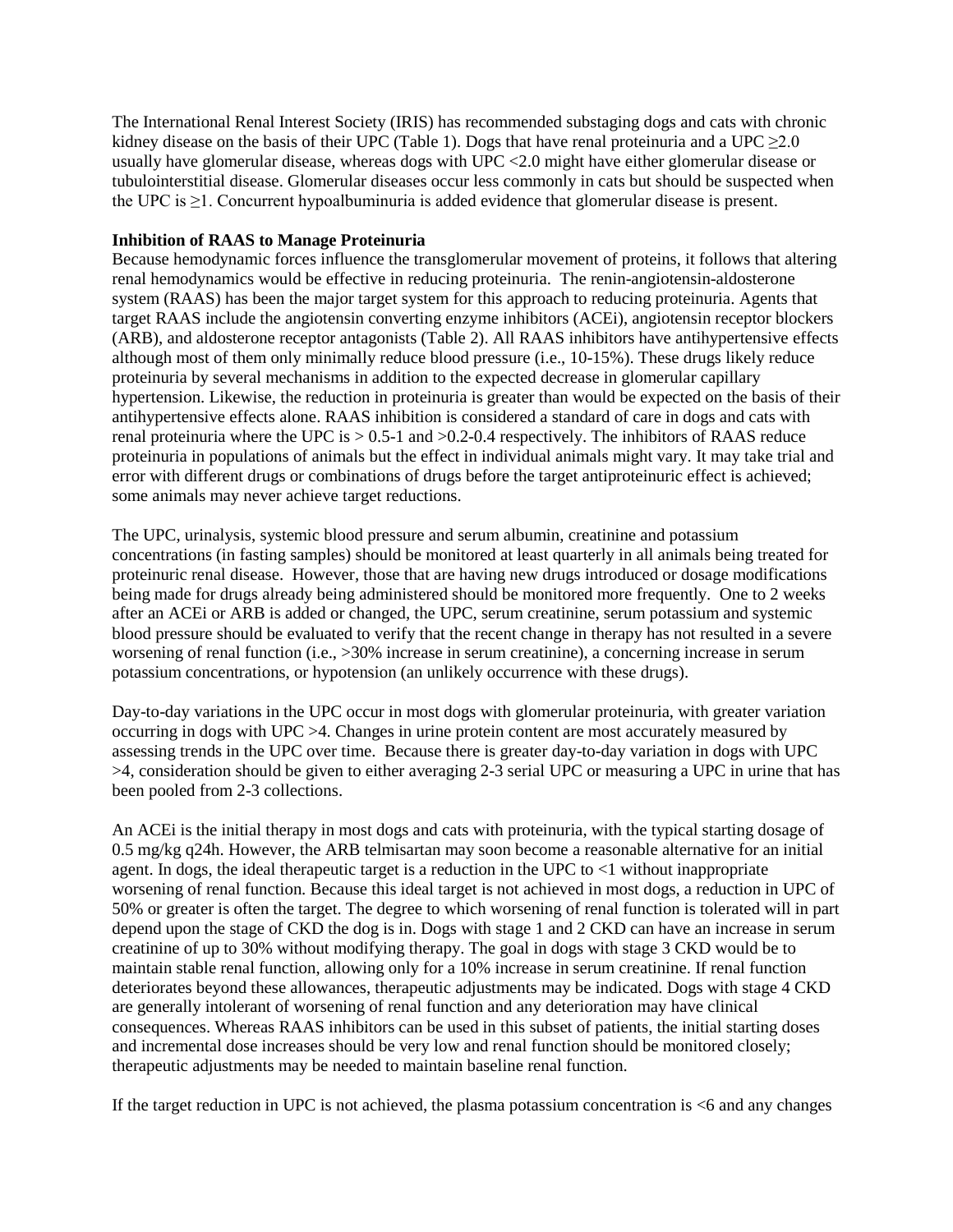in renal function fall within the tolerable limit, dosages may be increased every 4-6 weeks. If the target reduction in UPC is not achieved with a maximal dosage an ACEi, the next step should be to add an ARB. Alternatively an ARB can be used as monotherapy in dogs who appear to be intolerant of an ACEi.

## **Hypertension**

Sustained hypertension can lead to target-organ damage in the eyes, brain, cardiovascular system and kidneys. Untreated hypertension may cause worsening proteinuria and progressive renal injury. Inhibitors of RAAS are generally only weak antihypertensive agents, leading to a reduction in blood pressure by only about 10-15%. Ideally blood pressure should be maintained <150 mmHg. Dogs with systolic blood pressures >160 while being administered a RAAS inhibitor may need additional antihypertensive therapy. The first step is to increase the dose of the RAAS inhibitor. If this is ineffective when the upper end of the dosage range is being administered, the next step is to add a calcium channel blocker, typically amlodipine (0.25-0.5 mg/kg q24h). Systolic blood pressure should be maintained >120 mmHg in treated dogs and cats.

## **Diet**

In canine models of chronic kidney disease, the magnitude of proteinuria can be reduced by dietary modification – specifically by modifying the polyunsaturated fatty acid ratio and protein content. Dietary supplementation with n-3 polyunsaturated fatty acids or feeding a diet that has a reduced n-6/n-3 ratio that is close to 5:1, as found in most commercially available renal diets is expected to alter the long term course of renal injury and reduce the magnitude of proteinuria. It is generally accepted that feeding a renal diet that is modified in protein content reduces intraglomerular pressure as well as the magnitude of proteinuria and the generation of uremic toxins.

## **Aspirin Therapy in Dogs with Proteinuria**

Thromboembolism is a recognized complication of glomerular proteinuria. Because of this aspirin or clopidogrel are often recommended in dogs that have  $UPC > 3$  or a resultant serum albumin <2.5 g/dL. However, evidence regarding the safety of efficacy of these agents in dogs with glomerular diseases are lacking.

### **References**

- Brown S, Elliot J, Francey T, Polzin D, Vaden S. (2013). Consensus recommendations for standard therapy of glomerular disease in dogs. J Vet Intern Med 27:S27-S43.
- Jacob F, Polzin DJ, Osborne CA, et al. (2005). Evaluation of the association between initial proteinuria and morbidity rate or death in dogs with naturally occurring chronic renal failure. J Amer Vet Med Assoc 226, 393-400.
- Jepson RE. Brodbelt D, Vallance C, et al. (2009). Evaluation of predictors of the development of azotemia in cats. J Vet Intern Med 23:806-813.
- King JN, Tasker S, Gunn-Moore DA, et al. (2007). Prognostic factors in cats with chronic kidney disease. J Vet Intern Med 21:906-916.
- Lees GE, Brown SA, Elliot J, et al. Assessment and management of proteinuria in dogs and cats: 2004 ACVIM forum consensus statement (small animal). J Vet Intern Med 19:377-385.
- Syme HM, Markwell Pj, Pfeiffer DU, et al. (2006). Survival of cats with naturally occurring chronic renal failure is related to severity of proteinuria. J Vet Intern Med 20:528-535.
- Wehner A, Hartmann K, and Hirschberger J. (2008). Associations between proteinuria, systemic hypertension and glomerular filtration rate in dogs with renal and non-renal diseases. Vet Rec 162: 141-147.